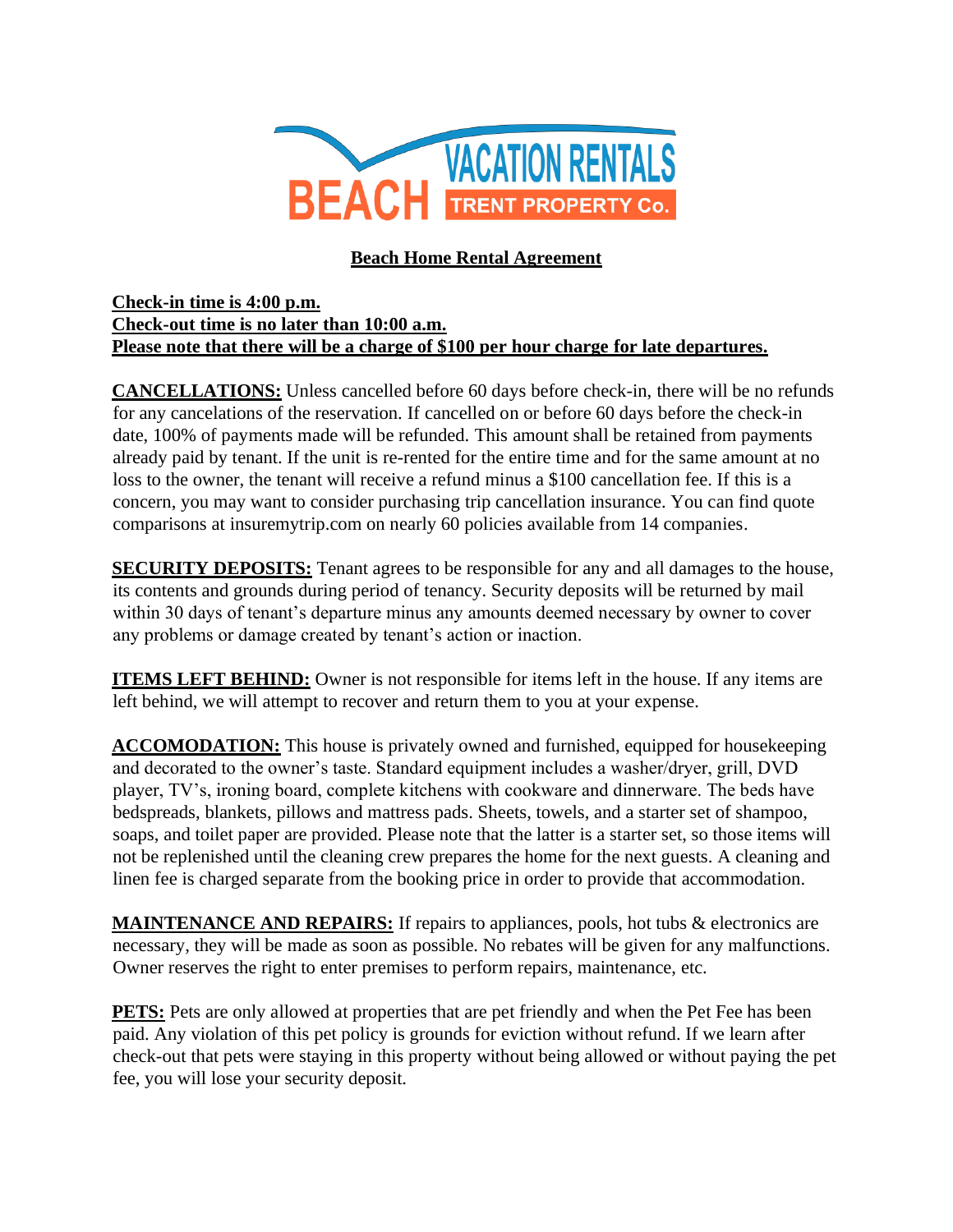**NO SMOKING:** Our home is designated as "NO SMOKING INSIDE." Violation of the "NO SMOKING" policy is grounds for immediate eviction without refund including the security deposit. Also, no grilling on porches; no bonfires on our property.

**MANDATORY EVACUATIONS:** Credit only will be given for vacation days missed due to mandatory evacuation from owner. No cash refunds.

**NO EARLY ARRIVALS OR LATE DEPARTURES:** There is a \$100 fee for each hour or fraction thereof vacationer stays after the contracted departure time.

## **NO HOUSE PARTIES ALLOWED**

If at the time tenant is to begin occupancy of the house and the owner cannot provide the premises for whatever reason, we will substitute another property of equal size or larger. If no other properties are available, the only liability is to refund payments to tenant.

**Limited Liability**: Renter acknowledges and understands that owner does not reside on the premises and, therefore, may not be aware of latent or even obvious defects which may pose a hazard to Renter or other users of the premises. Renter assumes the risks of such defects.

Renter agrees to release the Owner from any liability arising from Owner's ordinary negligence, and agrees to hold Owner harmless from any claims brought by one of Renter's guests or invitees. Renter understands that use of pool and hot tubs are without lifeguard services and supervision. Therefore, any use is at his/her own risks.

## **NOT INCLUDED:**

Paper products including coffee filters, paper plates, etc. Foil/plastic wrap Charcoal/lighter fluid Beach chairs and toys Beach towels

**TRASH PICK-UP:** is on Monday's and Friday's. Place your bagged trash in the trash cans and by the curb the night before. Everything must be bagged or you will be charged for maintenance to bag it for you.

## **DO NOT RUN AIR CONDITIONING WHILE LEAVING DOORS/WINDOWS OPEN.**

## **NO ITEMS BELONGING TO THE HOUSE ARE TO LEAVE THE HOUSE.**

For example, do not take pillows or plates from the house out to the beach. If items appear to be damaged from activities that take place outside the house (i.e. sand on the pillows), we will take money from your security deposit to replace such items.

There are guests before you and guests arriving after you. Please leave on time so we can get our home ready for their arrival.